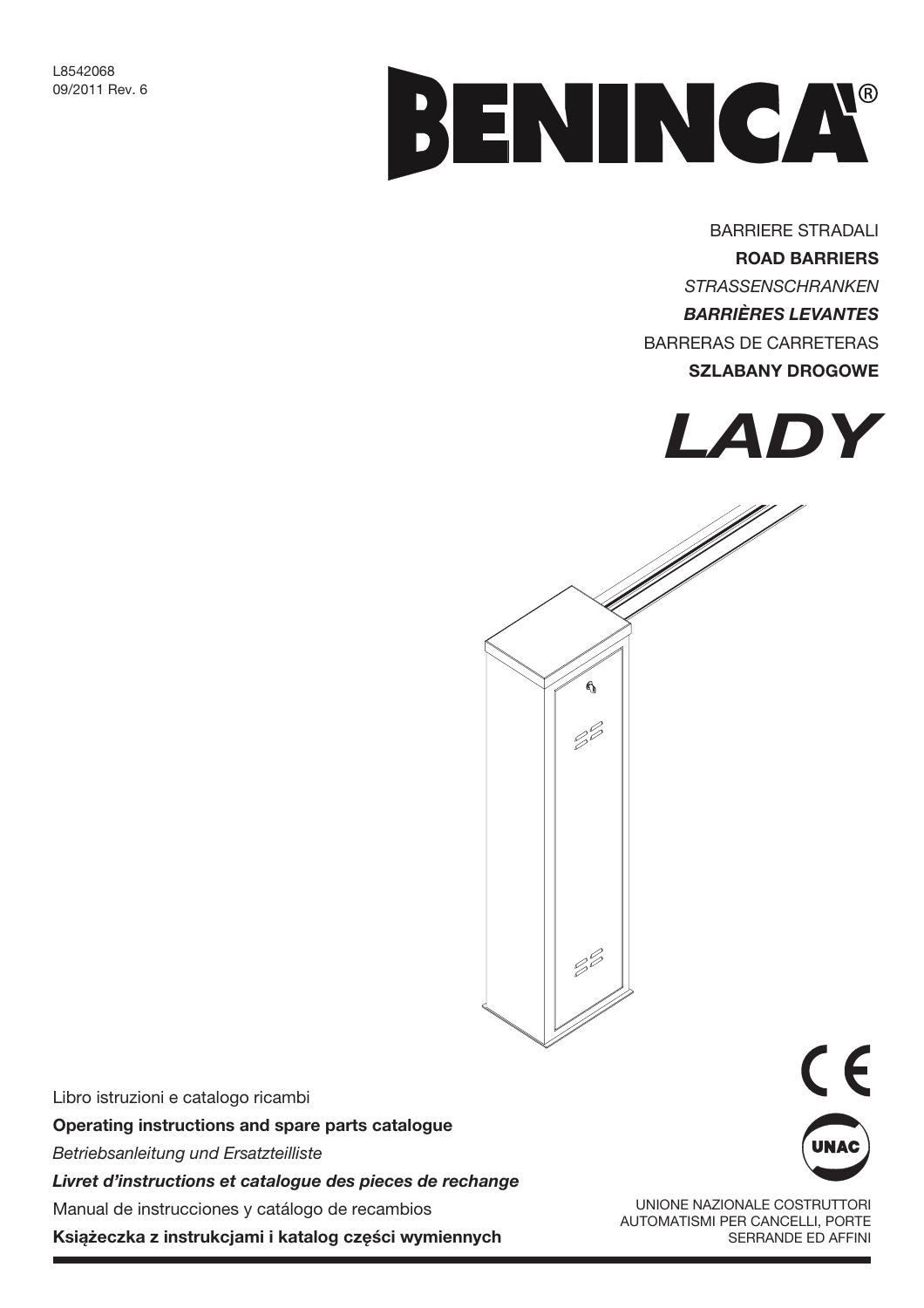#### **Dichiarazione CE di conformità per macchine (Direttiva 98/37 CE, Allegato II, parte B) Divieto di messa in servizio**

Fabbricante: **Automatismi Benincà** SpA Indirizzo: Via Capitello, 45 - 36066 Sandrigo (VI) - Italia

Dichiara che: l'automazione per barriere stradali modello **LADY**.

- è costruita per essere incorporata in una macchina o per essere assemblata con altri macchinari per costituire una macchina considerata dalla Direttiva 98/37 CE, come modificata;
- non è dunque conforme in tutti i punti alle disposizioni di questa Direttiva;
- è conforme alle condizioni delle seguenti altre Direttive CE: Direttiva bassa tensione 73/23/CEE, 93/68/CEE. Direttiva compatibilità elettromagnetica 89/336/CEE, 93/68/CEE.

e inoltre dichiara che non è consentito mettere in servizio il macchinario fino a che la macchina in cui sarà incorporata o di cui diverrà componente sia stata identificata e ne sia stata dichiarata la conformità alle condizioni della Direttiva 98/37 CE e alla legislazione nazionale che la traspone, vale a dire fino a che il macchinario di cui alla presente dichiarazione non formi un complesso unico con la macchina finale.

Benincà Luigi, Responsabile legale. Sandrigo, 05/10/2005.

Juif Benincon

**Declaration by the manufacturer (Directive 98/37/EEC, Art. 4.2 and Annex II, sub B) Divieto di messa in servizio**

Manufacturer: **Automatismi Benincà** SpA Address: Via Capitello, 45 - 36066 Sandrigo (VI) - Italia

Herewith declares that: the operator for road gates model **LADY**.

- is intended to be incorpored into machinery or to be assembled with other machinery to constitute machinery covered by Directive 98/37 EEC, as amended;
- does therefore not in every respect comply with the provisions of this Directive;
- does comply with the provisions of the following other EEC Directives: Direttiva bassa tensione 73/23/CEE, 93/68/CEE.

Direttiva compatibilità elettromagnetica 89/336/CEE, 93/68/CEE.

and furthermore declares that it is not allowed to put the machinery into service until the machinery into which it is to be incorporated or of which it is to be a component has been found and declared to be in conformity with the provisions of Directive 98/37/EEC and with national implementing legislation, i.e. as a whole, including the machinery referred to in this declaration.

Benincà Luigi, Responsabile legale. Sandrigo, 05/10/2005.

Suit 1 Senine 20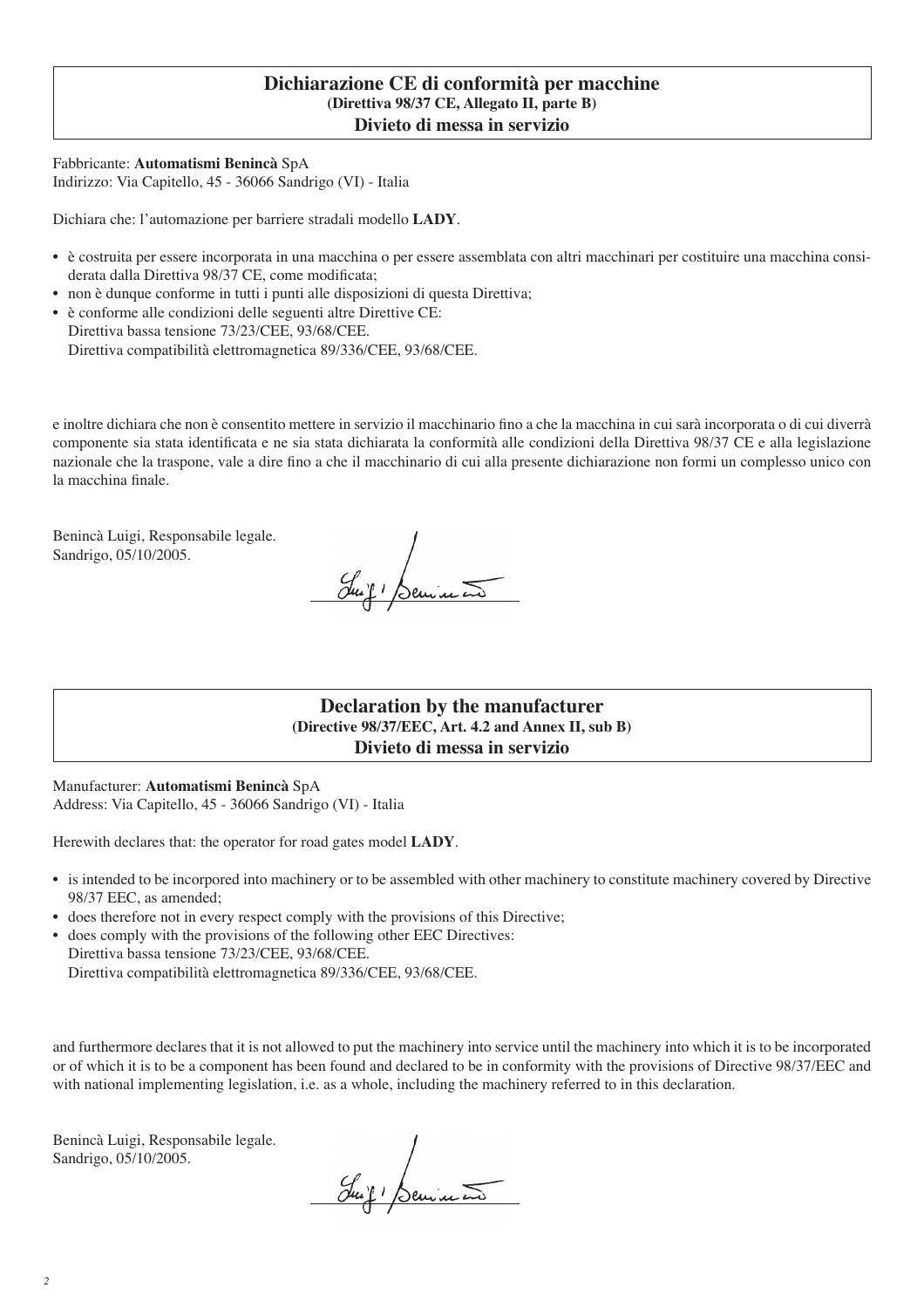| Dati tecnici         | <b>Technical data</b>    | <b>Technische Daten</b> | Données technique          | Datos técnicos           | Dane techniczne     | <b>LADY</b>                      |
|----------------------|--------------------------|-------------------------|----------------------------|--------------------------|---------------------|----------------------------------|
| Alimentazione        | Feed                     | Versorgung              | <b>Alimentation</b>        | Alimentación             | Zasilanie           | <b>230 Vac</b>                   |
| Alimentazione motore | <b>Motor feed</b>        | Motorspeisung           | <b>Alimentation moteur</b> | Alimentación del motor   | Zasilanie silnika   | <b>24 Vdc</b>                    |
| Assorbimento motore  | <b>Motor consumption</b> | Motorstromaufnahme      | <b>Absorption moteur</b>   | Absorción motor          | Pobór mocy silnika  | 1,6A                             |
| Coppia               | Torque                   | Drehmoment              | Couple                     | . Par                    | Moment obrotowy     | 205 Nm                           |
| Grado di protezione  | Degree of protection     | Schutzart               | Indice de protection       | Grado de protección      | Stopień ochrony     | <b>IP44</b>                      |
| Intermittenza lavoro | Jogging                  | Betriebsintervall       | Intermittence travail      | Intermitencia de trabajo | Cykliczność pracy   |                                  |
| Temp. funzionamento  | Operating temp.          | Betriebstemperatur      | Temp. fonctionnement       | Temp. de funcionamiento  | Temp. podczas pracy | $-20^{\circ}$ C/+50 $^{\circ}$ C |
| Tempo apertura       | Opening time             | Öffnungszeit            | Temps d'ouverture          | Tiempo de apertura       | Czas otwierania     | $***$                            |
| Lubrificazione       | Lubrication              | Schmierung              | Lubrification              | Lubricación              | Smarowanie          | $***$                            |
| Rumorosità           | Noise level              | Geräuschentwicklung     | <b>Bruit</b>               | Ruido                    | Max, halas          | <70dB (A)                        |
| Peso                 | Weight                   | Gewicht                 | <b>Poids</b>               | Peso                     | Ciężar              | 52 kg                            |

Uso intensivo - Intensive use - Intensive Nutzung - Usage intensif - Uso intensivo - Użytkowanie intensywne

Vedi tabella A - See table A - Siehe Tabelle A - Voir tableau A - Ver cuadro A - Zobacz tabelę A

Grasso permanente - Permanent grease - Permanentfett - Graisse permanente - Grasa permanente - Smar trwały

O

| <b>TAB A</b>                                                                                                              |                                                                                                                        |                                                                                                                        |  |  |  |  |  |
|---------------------------------------------------------------------------------------------------------------------------|------------------------------------------------------------------------------------------------------------------------|------------------------------------------------------------------------------------------------------------------------|--|--|--|--|--|
| Alimentazione motore<br>Motor feed<br>Motorspeisung<br>Alimentation moteur<br>Alimentación del motor<br>Zasilanie silnika | Tempo di apertura<br>Opening time<br>Öffnungszeit<br>Temps d'ouverture<br>Tiempo de apertura<br>Czas otwierania<br>(S) | Tempo di chiusura<br>Closing time<br>Schließenzeit<br>Temps de fermeture<br>Tiempo de cierre<br>Czas zamknięcia<br>(S) |  |  |  |  |  |
| 26 Vdc                                                                                                                    | 3                                                                                                                      | 4                                                                                                                      |  |  |  |  |  |
| 23 Vdc                                                                                                                    |                                                                                                                        | 5                                                                                                                      |  |  |  |  |  |
| 18 Vdc                                                                                                                    | 5                                                                                                                      |                                                                                                                        |  |  |  |  |  |

I tempi indicati comprendono i rallentamenti The indicated time is inclusive of braking time. Die angegebenen Zeiten berücksichtigen Verzögerungen. Les temps indiqués comprennent les ralentissements. Los tiempos indicados incluyen las ralentizaciones. Czas podany łącznie z czasem opóźnienienia.

 $1008$ 



Dimensioni d'ingombro Overall dimensions **Platzbedarf Dimensions d'encombrement** Dimensiones totales **Wymiary gabarytowe**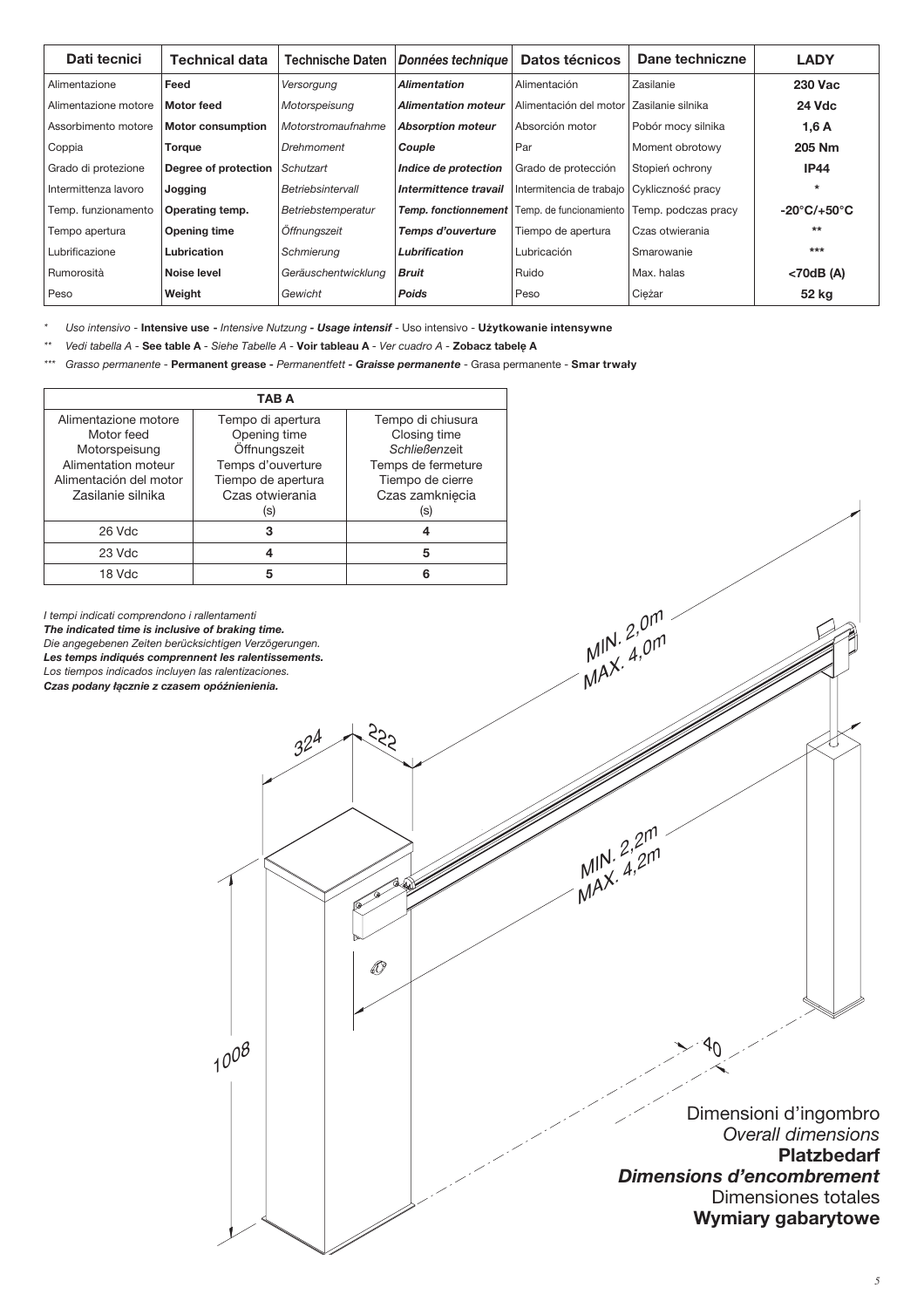

|                                                                                                                                          | <b>LADY/LADY.I</b>                                                                                                          |             |     |     |     |  |
|------------------------------------------------------------------------------------------------------------------------------------------|-----------------------------------------------------------------------------------------------------------------------------|-------------|-----|-----|-----|--|
| <b>TAB.1</b>                                                                                                                             | Lunghezza asta (m) - Bar length (m) - Stangenlänge (m))<br>Longueur lisse (m) - Largura del asta (m) - Długość ramienia (m) |             |     |     |     |  |
| Accessori utilizzabili Accessories for use<br>Verwendbares Zubehör Accessoires utilisables<br>Accesorios utilizables Stosowane akcesoria | 2,2                                                                                                                         | 2,7         | 3,2 | 3,7 | 4,2 |  |
| <b>NA</b>                                                                                                                                | $\mathbf C$                                                                                                                 | C           | C   | В   | A   |  |
| LADY.P(1)                                                                                                                                | $\mathbf C$                                                                                                                 | $\mathbf C$ | В   | В   | A   |  |
| LADY.P(2)                                                                                                                                | C                                                                                                                           | C           | B   | B   | A   |  |
| <b>VE.RAST</b>                                                                                                                           | C                                                                                                                           | B           | В   | A   |     |  |
| $LADY.P(1) + VE.RAST$                                                                                                                    | C                                                                                                                           | B           | B   | A   |     |  |
| $LADY.P(1) + VE.AM$                                                                                                                      | C                                                                                                                           | B           | B   | A   | A   |  |
| $LADY.P(2) + VE.AM$                                                                                                                      | C                                                                                                                           | B           | B   | A   |     |  |
| $LADY.P(1) + VE.RAST + VE.AM$                                                                                                            | $\mathbf C$                                                                                                                 | B           | A   |     |     |  |
| <b>SC.RES</b>                                                                                                                            | C                                                                                                                           | B           | B   | A   |     |  |
| $LADY.P$ (1) + SC.RES                                                                                                                    | C                                                                                                                           | B           | A   | A   |     |  |
| $SC.RES + VE. AM$                                                                                                                        | C                                                                                                                           | B           | A   | A   |     |  |
| $LADV.P(1) + SC.FES + VE.AM$                                                                                                             | C                                                                                                                           | B           | A   |     |     |  |

| Legenda<br>NA.  | Nessun accessorio                                                                  | Legende<br><b>NA</b>         | Kein Zubehör                                                         | Leyenda<br><b>NA</b>          | Ningún accesorio                                                            |
|-----------------|------------------------------------------------------------------------------------|------------------------------|----------------------------------------------------------------------|-------------------------------|-----------------------------------------------------------------------------|
| LADY.P(1)       | Profilo di protezione (solo superiore).                                            | LADY.P(1)                    | Schutzprofil (nur oben).                                             | LADY.P(1)                     | Perfil de protección (sólo superior).                                       |
| LADY.P(2)       | Profili di protezione (superiore e inferiore).                                     | LADY.P(2)                    | Schutzprofile (oben und unten).                                      | LADY.P(2)                     | Perfiles de protección (superior e inferior).                               |
| <b>VE.RAST</b>  | Rastrelliera in alluminio.                                                         | <b>VE.RAST</b>               | Unterfahrsperre aus Aluminium                                        | <b>VE.RAST</b>                | Faldilla en aluminio.                                                       |
| <b>VE.AM</b>    | Appoggio mobile per asta.                                                          | <b>VE.AM</b>                 | Bewegliche Stangenauflage.                                           | <b>VE.AM</b>                  | Apoyo móvil para asta.                                                      |
| <b>SC.RES</b>   | Bordo sensibile resistivo (conforme all'alle-<br>gato 4 della Direttiva Macchine). | <b>SC.RES</b>                | Resistive Kontaktleiste (gemäß Anlage 4 der<br>Maschinenrichtlinie). | <b>SC.RES</b>                 | Bordo sensible resistivo (conforme al anexo<br>4 de la Directiva Máquinas). |
| Attenzione:     |                                                                                    | Achtung:                     |                                                                      | Atención:                     |                                                                             |
| e viceversa.    | L'installazione della VE.RAST pregiudica l'uso della SC.RES                        | <b>SC.RES</b> und umgekehrt. | Die Installation der VE.RAST beeinträchtigt den Einsatz der          | viceversa.                    | Si se instala el VE.RAST no se podrá utilizar el SC.RES, y                  |
| mento dell'asta | L'installazione del kit luci LADY.L non influenza il bilancia-                     | die Auswuchtung der Stange   | Die Installation des Beleuchtungskits LADY.L beeinflusst nicht       | del asta                      | La instalación del kit luces LADY.L no afecta al equilibrado                |
| Key             |                                                                                    | Légende                      |                                                                      | Opis                          |                                                                             |
| <b>NA</b>       | No accessories                                                                     | <b>NA</b>                    | Aucun accessoire                                                     | <b>NA</b>                     | Bez akcesoriów                                                              |
| LADY.P(1)       | Protection profile (only upper).                                                   | LADY.P(1)                    | Profil de protection (supérieur).                                    | LADY.P(1)                     | Odbojnica ochronna (tylko górna).                                           |
| 1.47177(0)      |                                                                                    | . <i>.</i>                   | .                                                                    | $\mathbf{r}$ and $\mathbf{r}$ |                                                                             |

| ney            |                                          |   |
|----------------|------------------------------------------|---|
| <b>NA</b>      | No accessories                           | N |
| LADY.P(1)      | Protection profile (only upper).         | ш |
| LADY.P(2)      | Protection profiles (upper and lower).   | ш |
| <b>VE.RAST</b> | Aluminium skirt.                         | V |
| <b>VE.AM</b>   | Mobile support for bar.                  | V |
| <b>SC.RES</b>  | Sensitive resistive edge (complying with | s |
|                | annexe 4 of the Machines Directive).     |   |

Attention:<br>The installation of the VE.RAST interferes with the use of the **SC.RES** and vice versa.<br>**SC.RES** and vice versa.<br>The installation of the **LADY.L** lights kit does not influence

the balancing of the bar

#### <sub>-egende</sub><br>NA<br>LADY.P(1) Aucun accessoire<br>Profil de protection (supérieur). **LADT.P(I)**<br>LADY.P(2)<br>VE.RAST Profils de protection (supérieur et inférieur). Filet de lisse en aluminium. Z. . . . . . .<br>ZE. AM Appui mobile pour lisse.<br>Barre palpeuse (bord sensible de sécurité à<br>variation de résistance conforme à l'annexe .\_......<br>SC.RES 4 de la Directive Machines).

#### Attention:

Attenuon:<br>L'installation de la VE.RAST empêche l'emploi de la SC.RES<br>et vice-versa. L'installation du kit lumières LADY.L n'influence pas l'équilibrage de la lisse

| Uwaga:                                                  |
|---------------------------------------------------------|
| Instalacja drabinki VE.RAST uniemożliwia stosowanie     |
| obrzeża SC.RES i odwrotnie. Instalacja zestawu świate   |
| <b>LADY.L</b> nie wpływa na wyważenie ramienia szlabanu |

Odbojnice ochronne (górna i dolna).

Outopinice ourionnic gorna i donay.<br>Drabinka aluminiowa.<br>Słupek podpierający ramię, ruchomy.<br>Obrzeże czujnikowe rezystywne (zgodne<br>z wytycznymi załącznika 4 do Dyrektywy<br>dla Maszyn).

LADT.P(1)<br>LADY.P(2)<br>VE.RAST

VE.AM

SC.RES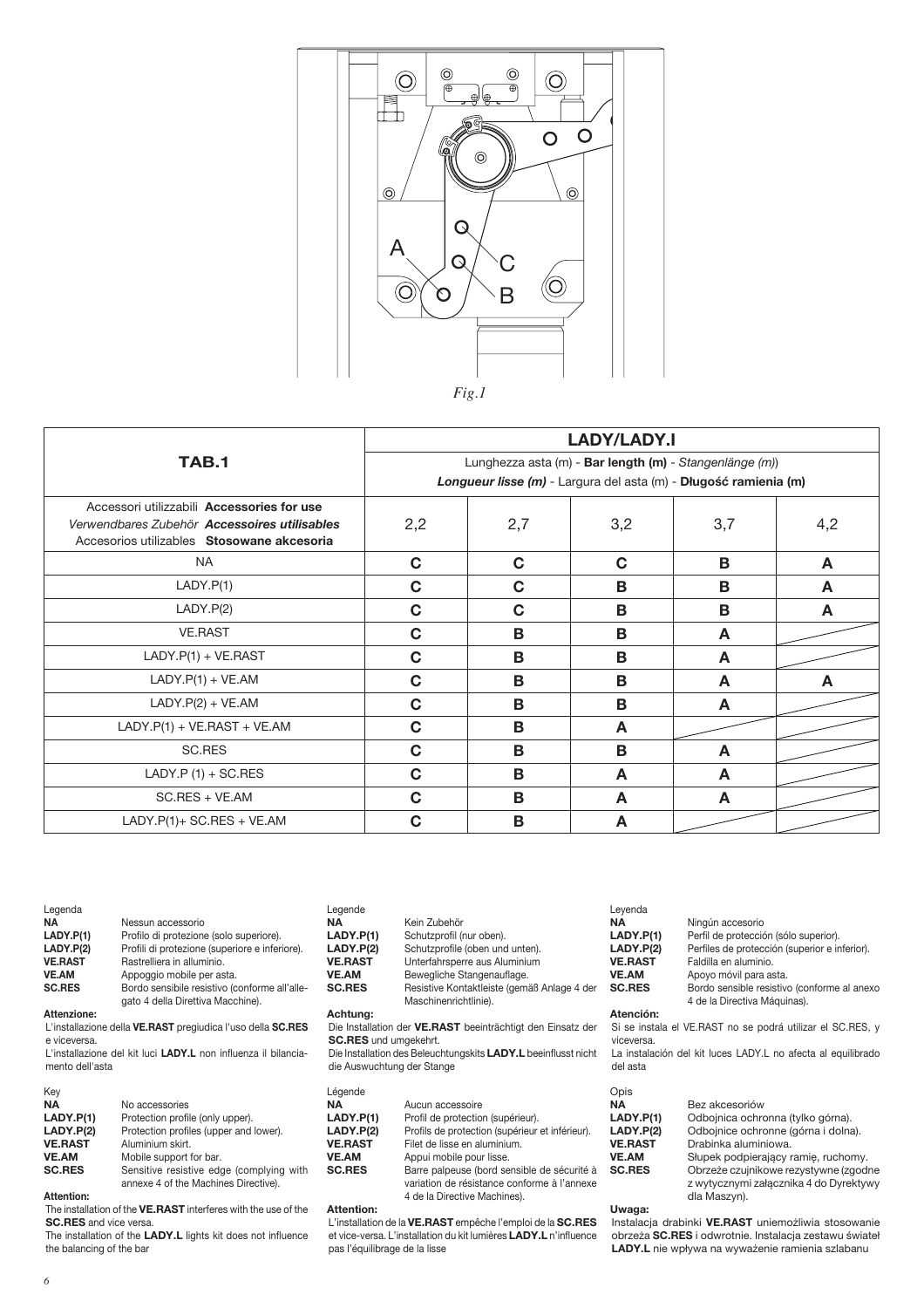

 $Fig.2$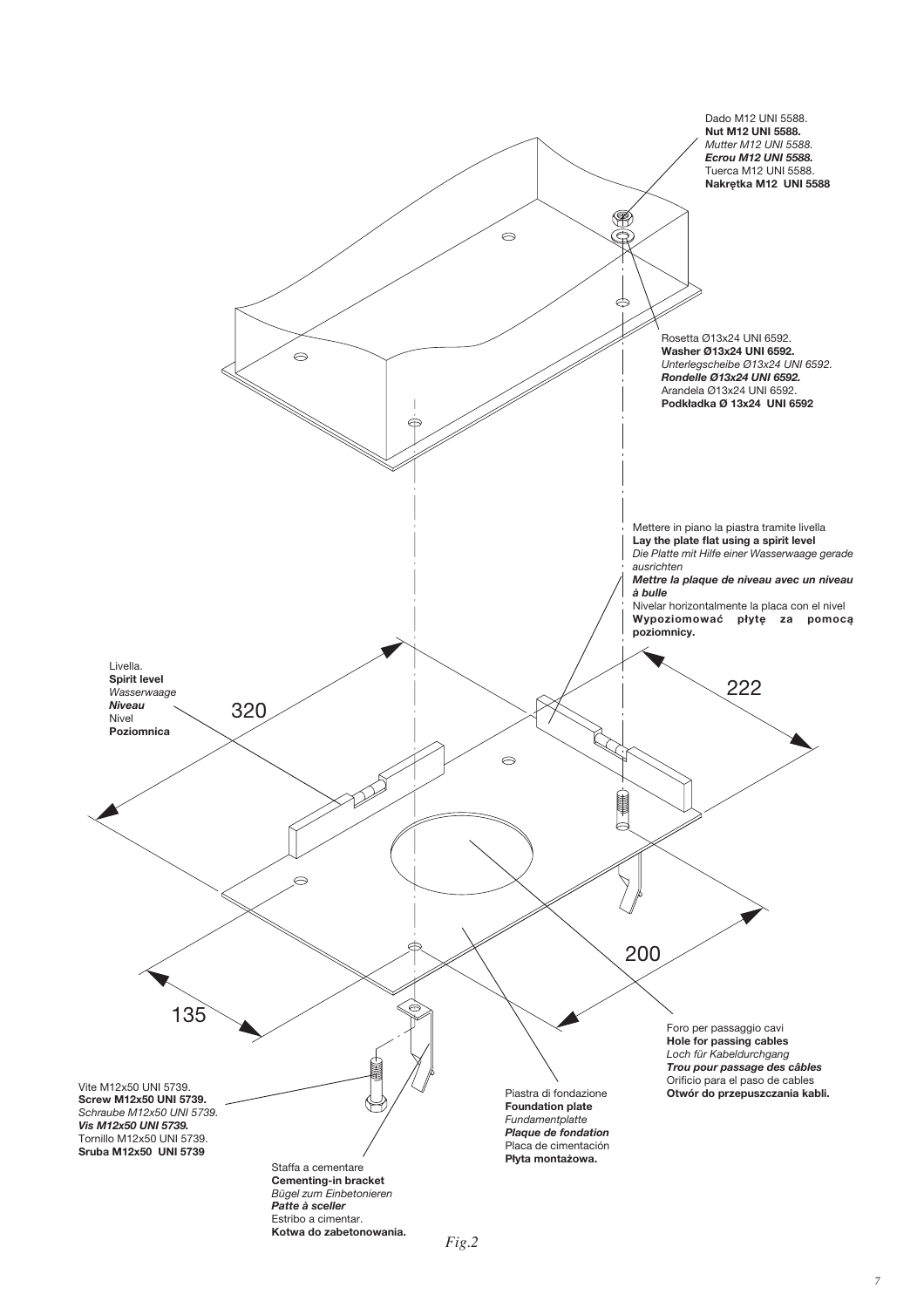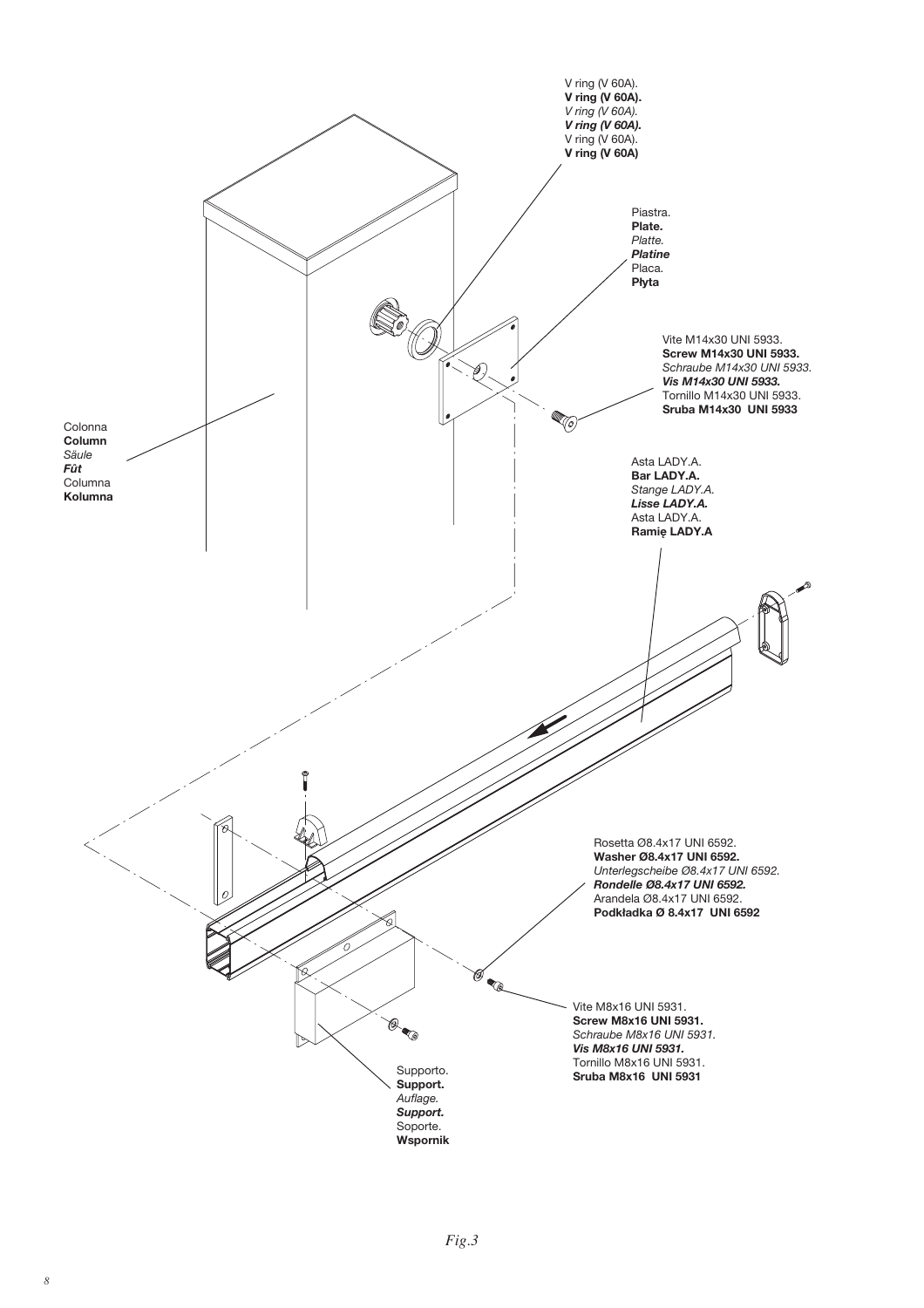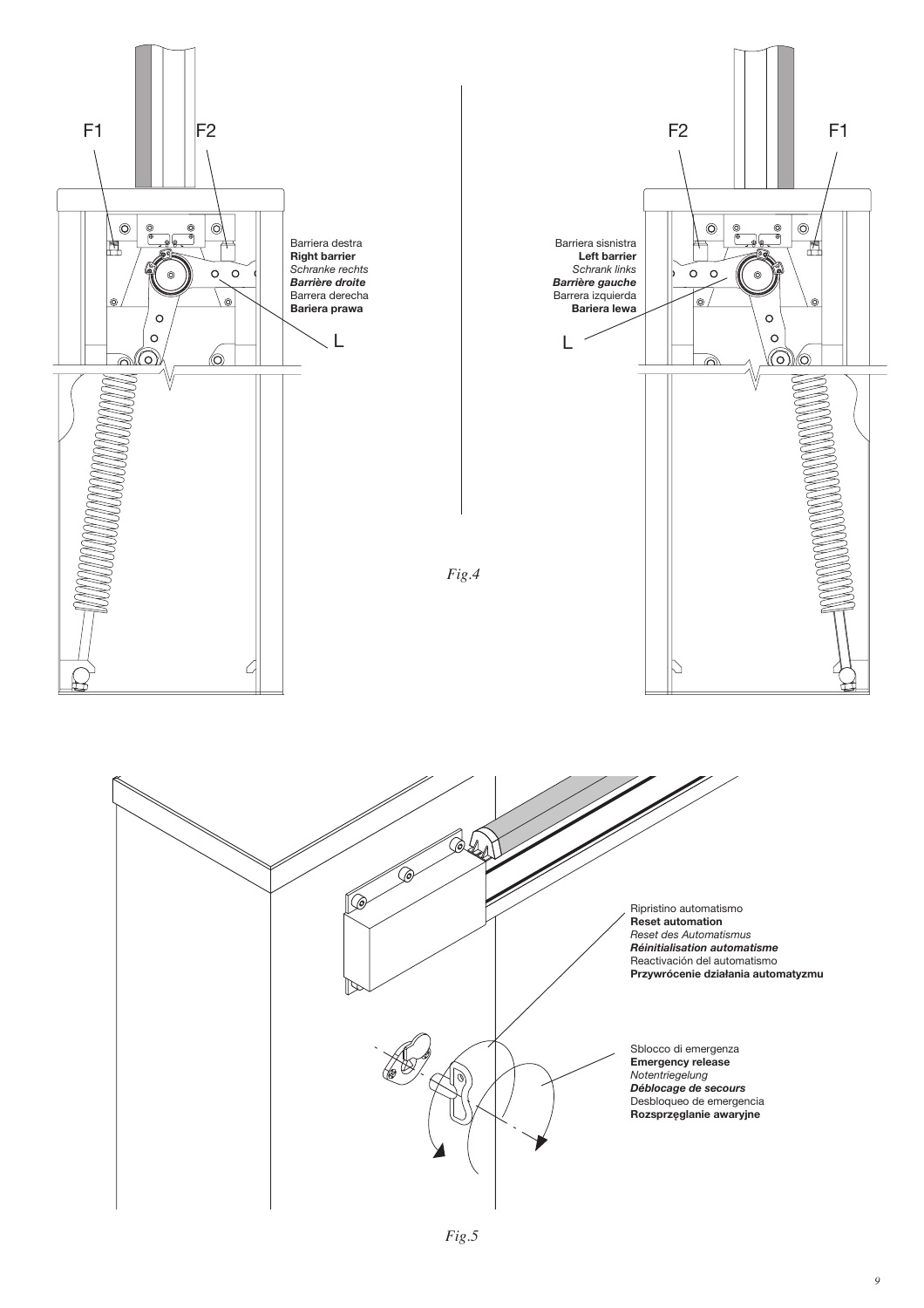

Con motoriduttore sbloccato: With geared motor released: Bei entriegeltem Getriebemotor: Avec l'opérateur débloqué : Con motorreductor desbloqueado: Z motoreduktorem odblokowanym:

Se l'asta tende a chiudere, aumentare la tensione della molla (distendere la molla con rotazione oraria) If the bar tends to close, increase the spring tension (extend the spring by turning clockwise)

Wenn die Stange dazu neigt, zu schließen, die Spannung der Feder erhöhen (durch Drehen im Uhrzeigersinn entspannen)

Si la lisse a tendance à s'abaisser, augmenter la tension du ressort (détendre le ressort en tournant dans le sens des aiguilles d'une montre)

Si el asta tiende a cerrarse, aumentar la tensión del muelle (descomprimir el muelle girándolo a la derecha)

Jeśli ramię szlabanu ma tendencję do zamykania się, należy zwiększyć napięcie sprężyny (rozkuźnić sprężynę przez pokręcanie zgodnie z ruchem wskazówek zegara)

Se l'asta tende ad aprire, diminuire la tensione della molla (comprimere la molla con rotazione antioraria) If the bar tends to open, decrease the spring tension (compress the spring by turning anticlockwise)

Wenn die Stange dazu neigt, zu öffnen, die Spannung der Feder vermindern (durch Drehen im Gegenuhrzeigersinn komprimieren)

Si la lisse a tendance à se lever, diminuer la tension du ressort (comprimer le ressort en tournant dans le sens inverse des aiguilles d'une montre)

Si el asta tiende a abrirse, disminuir la tensión del muelle (comprimir el muelle girándolo hacia la izquierda) Jeśli ramię szlabanu ma tendencję do otwierania się, należy zmniejszyć napięcie sprężyny (scisnąć sprężynę poprzez pokręcanie w kierunku odwrotnym do ruchu wskazówek zegara)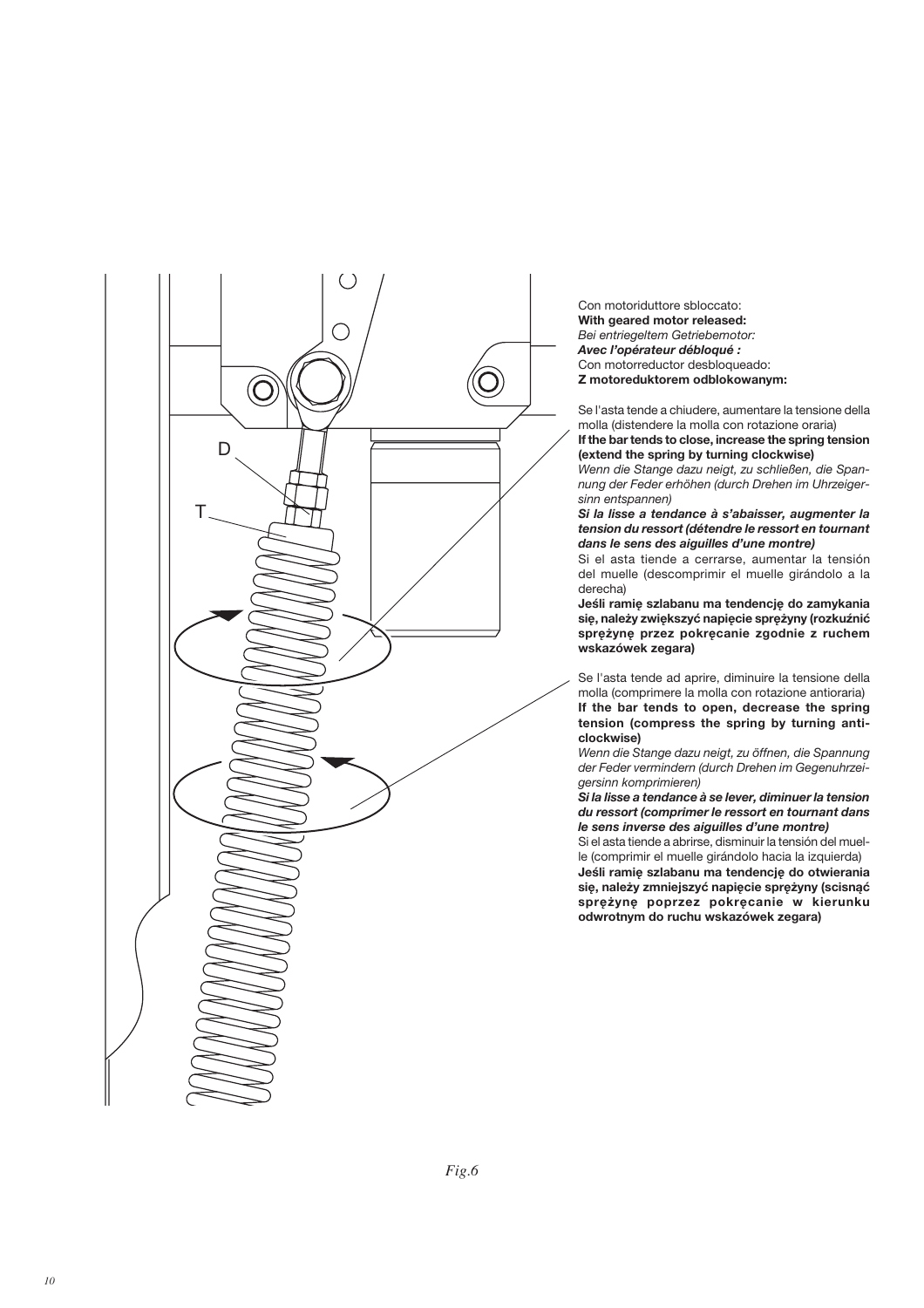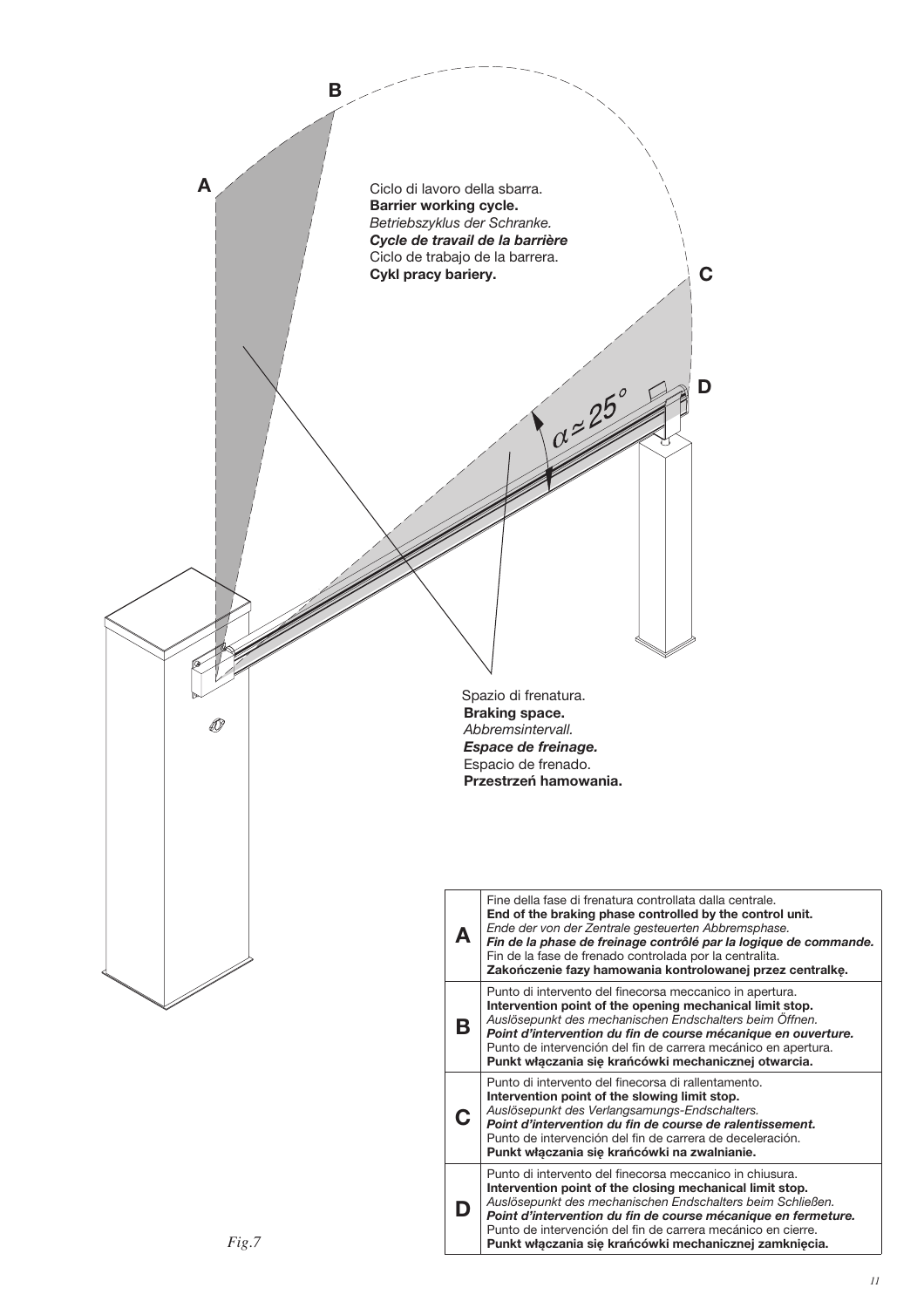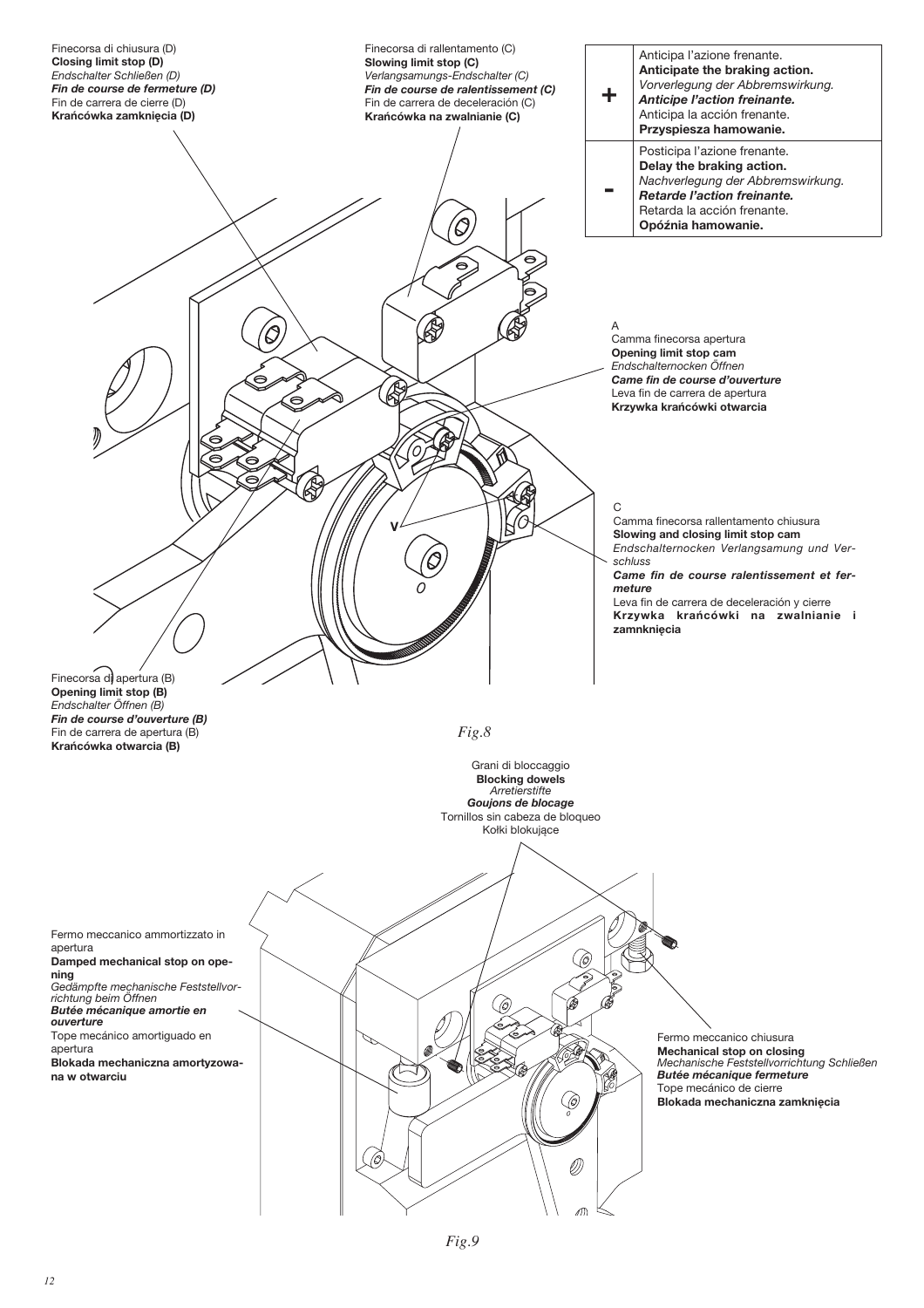

- 
- Centrale di comando DA.24V  $\overline{c}$ Fotocellula trasmettitore FTC
- $\mathcal{R}$ Fotocellula ricevente FTC
- Lampeggianti LADY.L  $\overline{4}$

 $2x15$ 230 V

- 5 Bat. a tamp. N° 2-12V-6 Ah collegate in serie
- Colonnina fotocellula per barriera LADY.COL 6
- $\overline{7}$ Gomma di protezione inferiore/superiore LADY.P

 $12^{2}$ 

- $\mathbf{a}$ Costa pneumatica SC.RES
- Circuito SC.E di interfaccia tra SC.RES e DA.24V 9
- Control unit DA.24V  $\overline{1}$
- $\mathcal{D}$
- Transmitting photocell FTC 3
- Receiving photocell FTC  $\Delta$ **Blinking lights LADY.L**
- $\sqrt{2}$ N° 2-12V-6 Ah buffer batteries connected in series
- 6 Photocell column for barrier LADY.COL
- $\overline{7}$ Bottom/top rubber protection LADY.P
- 8 Pneumatic edge SC.RES
- 9 SC.E interface circuit between SC.RES and **DA.24V**
- Steuerzentrale DA.24V  $\mathfrak{D}$
- Photozelle Sender FTC  $\mathcal{R}$
- Photozelle Empfänger FTC Blinkleuchten LADY.L  $\overline{4}$
- 
- $\sqrt{5}$ Pufferbatterie. N° 2-12V-6 Ah in Serie geschaltet
- $\,6\,$ Photozellensäule für Schranke LADY.COL
- $\overline{7}$ unterer/oberer Schutzgummi LADY.P  $\mathsf{R}$
- pneumatische Kontaktleiste SC.RES
- $\boldsymbol{9}$ SC.E-Kreis als Schnittstelle zwischen SC.RES und **DA.24V**
- Logique de commande DA.24V  $\overline{1}$
- 2 Photocellule émetteur FTC
- $\mathfrak{S}$ Photocellule récepteur FTC
- $\Delta$ Clignotants LADY.L
- 5 2 Batteries tampon 12V-6 Ah connectées en série
- 6 Colonne photocellule pour barrière LADY.COL  $\overline{7}$ Profil de protection inférieur/supérieur en caoutchouc
- LADY.P 8 Barre palpeuse SC.RES
- Circuit SC.E d'interface entre SC.RES et DA.24V 9
- Central de comando DA.24V
- $\mathcal{P}$ Fotocélula del transmisor FTC
- $\overline{3}$ Fotocélula del receptor FTC
- Lámparas destellantes LADY.L  $\overline{4}$
- 5 Bat. tamp. N° 2-12V-6 Ah conectadas en serie
- $\,6\,$ Columna fotocélula para barrera LADY.COL
- $\overline{7}$ Goma de protección inferior/superior LADY.P
- $\mathbf{g}$ Banda neumática SC.RES
- $\boldsymbol{9}$ Circuito SC. y de interfaz entre SC.RES y DA.24V
- Centralka sterowania DA.24V  $\overline{1}$
- Fotokomórka przekaźnikowa FTC  $\mathcal{L}$
- 3 Fotokomórka odbiornikowa FTC
- $\overline{4}$ Światła migające LADY.L
- 5 Akum. podtrzym. N° 2-12V-6 Ah połączone szeregowo
- $\kappa$ Kolumienka fotokomórki dla ramienia LADY.COL
- $\overline{7}$ Ochrona gumowa dolna/górna LADY.P
- $\mathsf{R}$ Skuwka pneumatyczna SC.RES
- 9 Obwód SC.E interfejsu pomiędzy SC.RES i DA.24V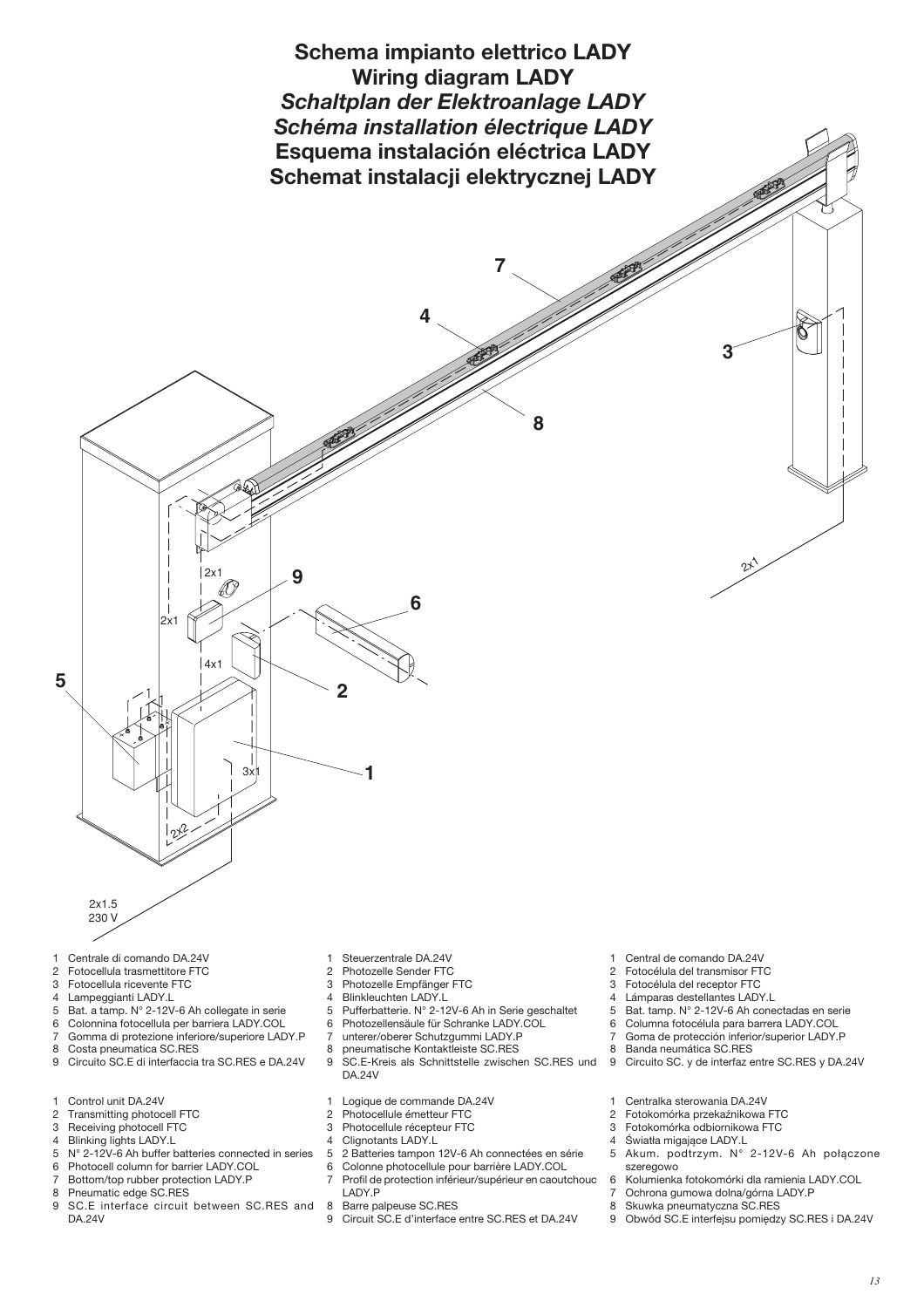## **Warnings and advice for installation**

Before carrying out any work on the system, disconnect the 230Vac and the buffer batteries (if present).

- The box containing the control unit is secured to barrier case with two screws to avoid damage during transport. Once the barrier has been positioned it possible to remove the screws and to unhook the box from the case so as to facilitate wiring operations and the preparation of the control unit. On completing installation, secure the box to the barrier case again.
- Consult the control unit instructions manual as regards the regulation of the operating times and logic, the connection of the accessories and of the safety devices, etc.

## 1. General characteristics

Sturdily made but with a sober and pleasing design, LADY road barriers are suitable for intensive use, thanks to their 24Vdc motor. Installation and regulation are easily accomplished. Equipped with a very simple and intuitive manual release, the barrier can be fitted with buffer batteries that allow it to operate even when there is no power supply.

The bar made of painted aluminium is suitable for the application of all the accessories, signalling and safety devices. In the event of contact of the bar with an obstacle, an amperometric sensor interrupts the movement immediately.

## 2. Positioning the spring and the accessories for use

Depending on the length of the bar and on the type of accessories installed, before putting the spring under tension it is necessary to choose the correct point in which to attach the spring to the lever.

The correct fastening point ("A", "B" or "C" - Fig.1), must be chosen in table 1, depending on the length of the bar and on the type of accessories you intend to install.

## 3. Laying the foundation plate (Fig.2)

After having arranged the passage of the cables (power supply, accessories, etc.), put the foundation plate in position, referring to the measurements in fig.2.

## 4. Fixing the bar (Fig.3)

The bar is fixed to the plate using the support and the screws provided, as illustrated in Fig.3. We recommend installing any accessories for the bar (protective profiles, lights, edge, skirt, etc.) before fixing it to the plate.

## 5. Preparing the barrier for right or left (Fig.4)

If the opening direction reversion is required, proceed as follows. If it is not necessary, go to the next section:

- Entirely unload the spring by loosening it and unhooking it from the "L" anchoring lever
- with reference to Fig. 4, invert the position of the "F1" and "F2" mechanical stoppers. Before loosening the stoppers, back-off the related locking grains (see section HOW TO ADJUST THE MECHANICAL STO-PERS)
- unlock the geared motor (see "Manual Operation") insofar as to render the L hooking lever idle.
- according to the length of the road barrier arm and accessories used, choose the correct hooking position. as indicated in paragraph "Positioning of the spring and accessories".
- hook the spring in the new position. Fig. 4 shows the differences between a right-hand road barrier and a left-hand one.
- in the control unit, invert the wires of motor, as well as SWC limit switch (closing limit switch) and SWC-R limit switch (closure braking limit switch).

## 6. Manual and emergency manoeuvres

In the event of a power cut or of abnormal operation, it is possible to release the bar and move it by hand (Fig.  $5)$ .

Using the key provided:

- To release the bar, turn the key in a clockwise direction until you fell a certain resistance.
- To restore the automatic movement of the bar, turn the key in an anti-clockwise direction until it is blocked.

## 7. Balancing (fig. 6)

For good operation of the barrier it is fundamental for the bar to be suitably balanced by the action of the spring. To check this, proceed as follows:

• Ensure that the spring is fixed to the correct point of the lever (see paragraph 2).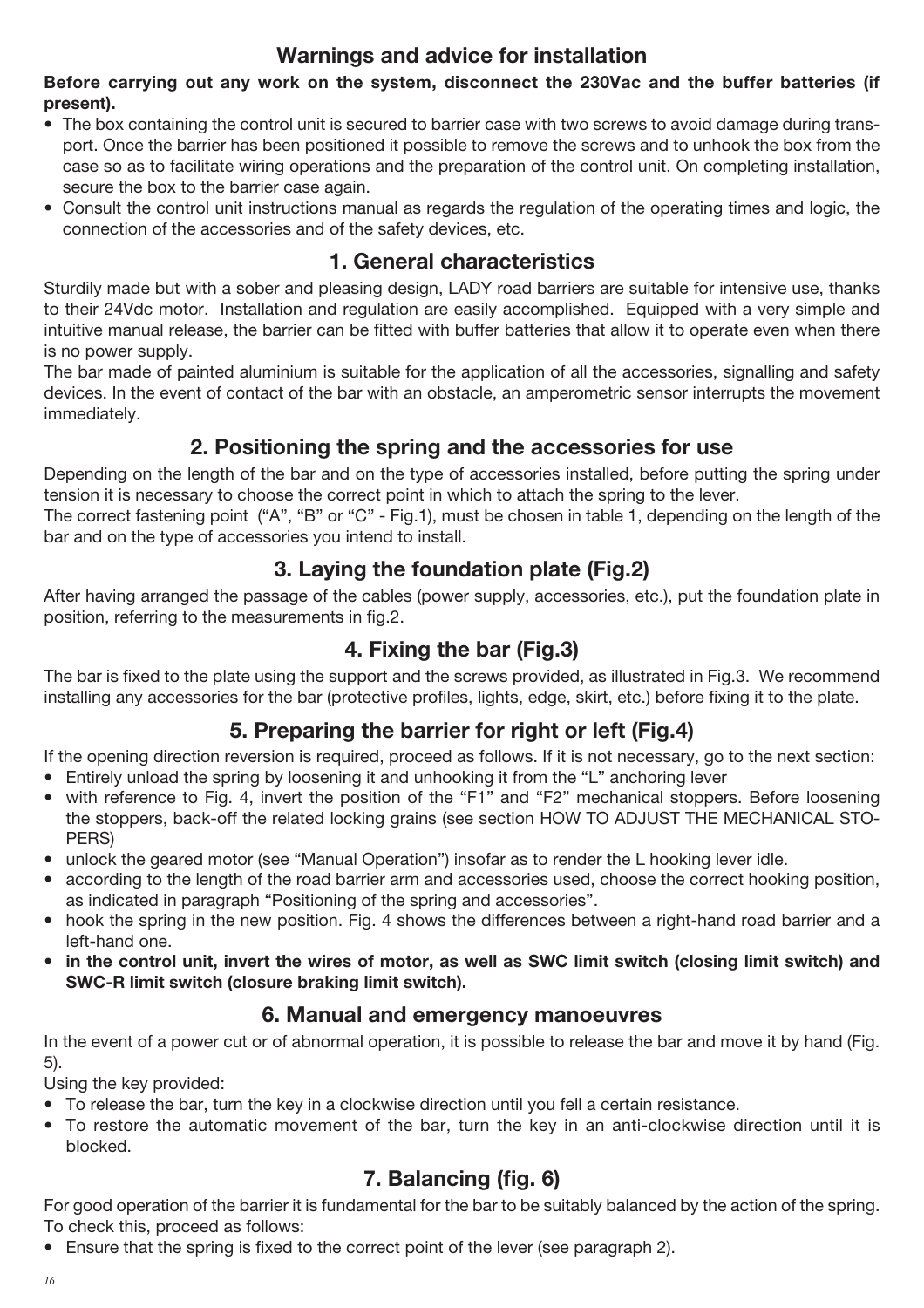- Mechanically release the barrier using the release key.
- The correctly balanced bar must stay still in whichever point it is positioned:
	- if it tends to open, decrease the tension of the spring
	- if it tends to close, increase the tension of the spring

The tension of the spring may be regulated by manually screwing (anti-clockwise rotation) or unscrewing (clockwise rotation) the spring itself. Once you have regulated the spring tension, block it, screwing down the nut "D" until it makes contact with the cap T.

## 8. Movements and work times (fig. 7)

#### During the closing manoeuvre:

The bar starts from point "A" and arrives at the point "C" of intervention of the slowing limit stop with a speed that may be set by the control unit.

The braking cycle starts from the intervention of the slowing limit stop and concludes exclusively with the intervention of the closing limit stop in point "D", since the control unit checks when the limit stop "D" is reached and is able to compensate automatically any variations due, for example, to different climatic conditions. The braking angle is fixed and corresponds to about 25°.

#### During the opening manoeuvre:

The bar starts from point "D" and arrives at the point "B" of intervention of the opening limit stop with a speed that may be set by the central control unit.

The bar covers the braking space when opening in a time defined by the control unit.

The bar then arrives at point A, completing the opening movement.

The regulations of the limit stop cams, of the trimmers and of the dip-switches must be carried out referring to these operating principles.

## 9. Regulating the limit stop cams

The regulation of the limit stop cams allows:

Anticipate or delay the start of the slowing phase in opening (Fig.7- point "B"). Cam A

Cam C Regulate with precision the stopping point in closing (Fig.7 - point "D").

Note: Before activating the closing limit stop (Fig.8 - D), the cam C starts the slowing phase, activating the slowing limit stop (Fig.8 - C).

With reference to Fig.8:

- Slacken the cam fixing screw V.
- Bring the opening or closing cam into the desired position.
- Tighten the cam fixing screw V.

## 10. Regulating the mechanical stops

The inertial movement of the bar after the motor stops is blocked using the adjustable mechanical stops shown in Fig.9.

After having regulated the opening/closing limit stop cam, bring the respective closing mechanical stop into contact with the lever. The opening mechanical stop is of the damped type.

With reference to Fig.9:

- Slacken the blocking dowel
- Tighten /unscrew the mechanical stop until the desired position of intervention is obtained
- Tighten the blocking dowel

## **ATTENTION**

The third-party liability policy on the products, which covers any damage to persons or things caused by manufacturing defects, requires that the system comply with the regulations in force and that authentic Benincà accessories be used.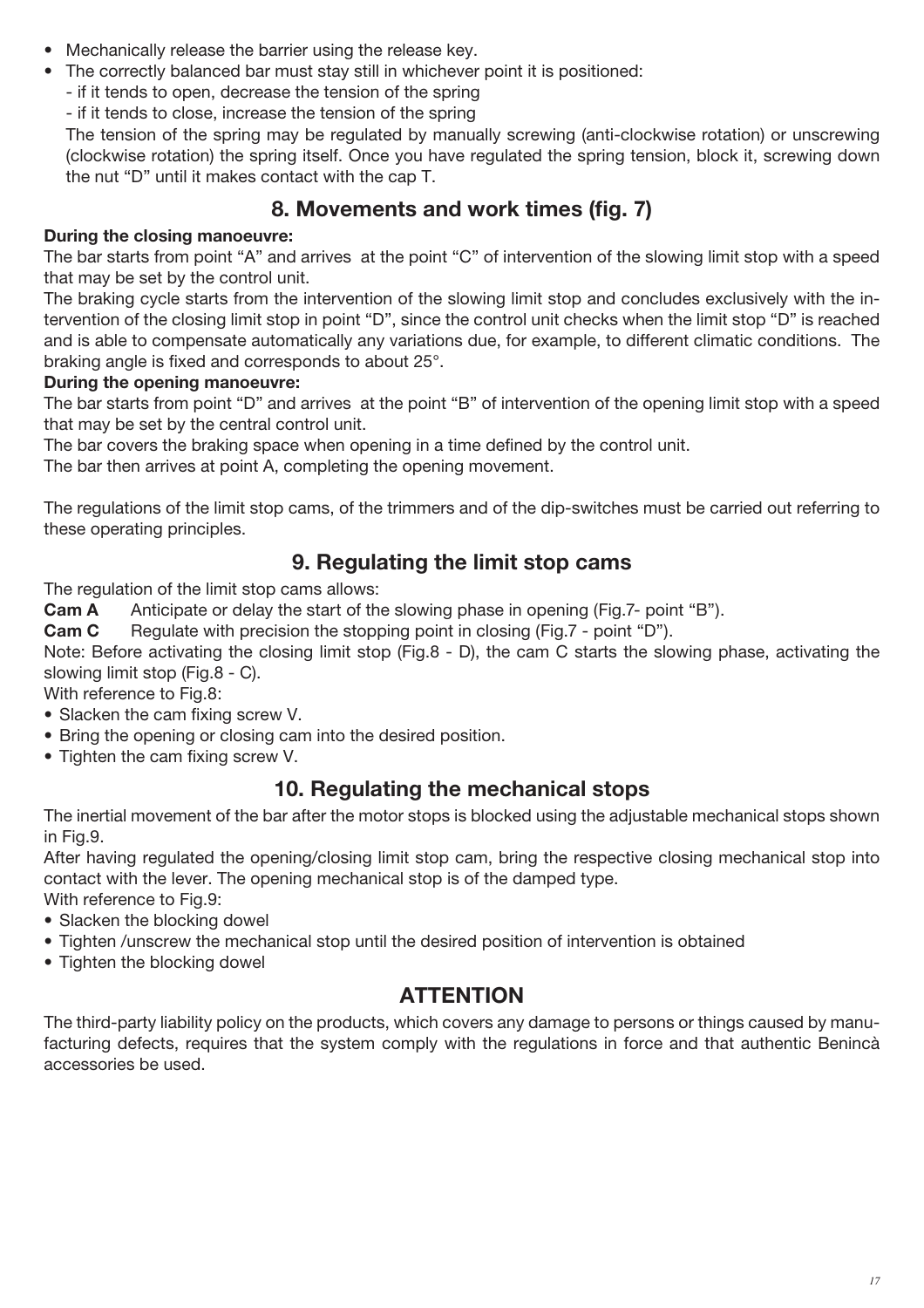

| Pos. | Denominazione - Description - Bezeichnung - Dénomination - Denominación - Określenie |                     |                                            |                           |                    |                            |         |
|------|--------------------------------------------------------------------------------------|---------------------|--------------------------------------------|---------------------------|--------------------|----------------------------|---------|
|      | Albero supp. ingr.                                                                   | Gear shaft          | Welle Zahnrädersupport Arbre engrenages    |                           | Eje de sop. engr.  | Wał wsp. przekł.zeb.       | 9686110 |
|      | Guarnizione                                                                          | Gasket              | Dichtuna                                   | Garniture                 | Junta              | Uszczelka                  | 9686112 |
|      | Ingranaggio e piolo                                                                  | Gear and pin        | Zahnrad und Stift                          | <b>Engrenage et pivot</b> | Engranaje y espiga | Przekładnia zębata i kołek | 9686111 |
|      | Motore                                                                               | <b>Motor</b>        | Motor                                      | <b>Moteur</b>             | Motor              | <b>Silnik</b>              | 9686107 |
| 5    | Guarnizione ridut.                                                                   | Red. unit gasket.   | Dichtung Untersetzungs   Garniture réduct. |                           | Junta red.         | Uszczelka redukt.          | 9686109 |
| ี    | Anello di tenuta                                                                     | Lip seal            | Dichtungsring                              | Joint d'étanchéité        | Arandela de cierre | Pierścień uszczelniający   | 9686555 |
|      | Motoriduttore                                                                        | <b>Geared motor</b> | Getriebemotor                              | Motoréducteur             | Motorreductor      | <b>Motoreduktor</b>        | 9686247 |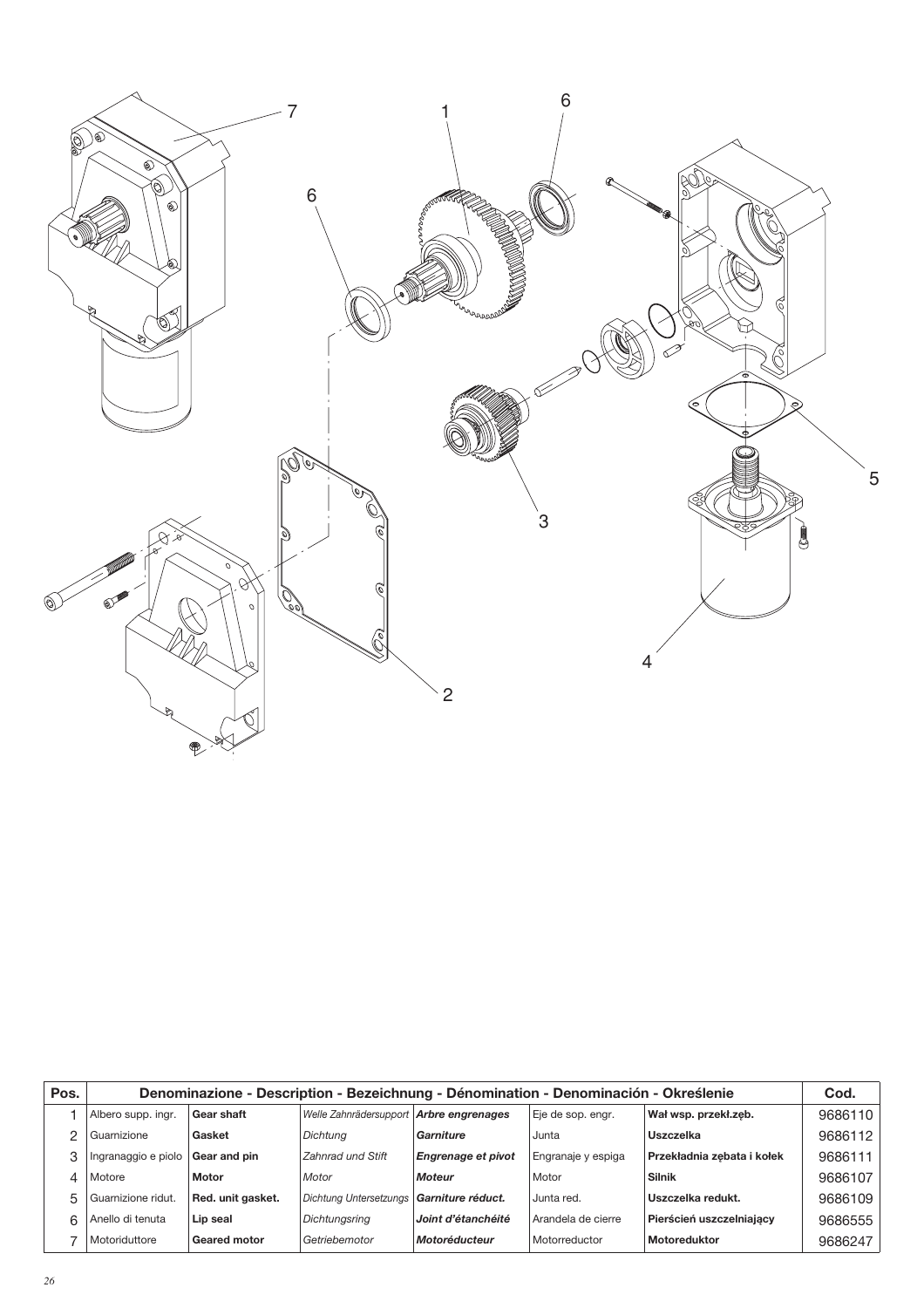

| Pos. | Denominazione - Description - Bezeichnung - Dénomination - Denominación - Określenie |                         |                             |                          |                       |                            | Cod.    |
|------|--------------------------------------------------------------------------------------|-------------------------|-----------------------------|--------------------------|-----------------------|----------------------------|---------|
| 8    | Molla                                                                                | Spring                  | Feder                       | Ressort                  | Muelle                | Sprężyna                   | 9686183 |
| 9    | Gruppo camme FC                                                                      | Set of limit stop cams  | Nockengruppe FC             | Groupe cames FC          | Grupo de levas FC     | Zespół krzywek FC          | 9686160 |
| 10   | Leva                                                                                 | Lever                   | Hebel                       | Levier                   | Palanca               | <b>Uchwyt</b>              | 9686248 |
| 11   | Colonna                                                                              | Column                  | Säule                       | Fût                      | Columna               | Kolumna                    | 9686180 |
| 12   | Porta                                                                                | Door                    | Tür                         | Porte                    | Puerta                | <b>Drzwiczki</b>           | 9686181 |
| 13   | Supporto                                                                             | Support                 | Support                     | Support                  | Soporte               | Wspornik                   | 6986184 |
| 14   | Testa a snodo                                                                        | <b>Articulated head</b> | Gelenkkopf                  | Tête à rotule            | Cabeza de unión       | Głowa sprężyny przegubowa  | 9686666 |
| 15   | Microinteruttore                                                                     | <b>Microswitch</b>      | <b>Mikroschalter</b>        | <b>Microinterrupteur</b> | Microinterruptor      | Mikrowyłącznik             | 9686120 |
| 16   | Leva sblocco                                                                         | <b>Release lever</b>    | Entriegelungshebel          | Levier déblocage         | Palanca de desbloqueo | Uchwyt rozsprzęglający     | 9686190 |
| 17   | Perno sblocco                                                                        | Release pin             | Entriegelungsbolzen         | Axe déblocage            | Perno de desbloqueo   | Sworzeń rozsprzęglający    | 9686191 |
| 18   | Flangia Sblocco                                                                      | Release flange          | Entriegelungsflansch        | Flasque déblocage        | Brida de desbloqueo   | Kołnierz rozsprzęglający   | 9686192 |
| 19   | Chiave sblocco                                                                       | Release key             | Entriegelungsschlüssel      | Clé déblocage            | Llave de desbloqueo   | Pilot kluczowy rozs.       | 9686193 |
| 20   | Fermo meccanico                                                                      | <b>Mechanical stop</b>  | Mech. Feststellvo rrichtung | <b>Butée mécanique</b>   | Tope mecánico         | <b>Blokada mechaniczna</b> | 9686185 |
| 21   | Centrale                                                                             | <b>Control unit</b>     | Zentrale                    | <b>Boîtier logique</b>   | Centralita            | Centralka                  | 9686911 |